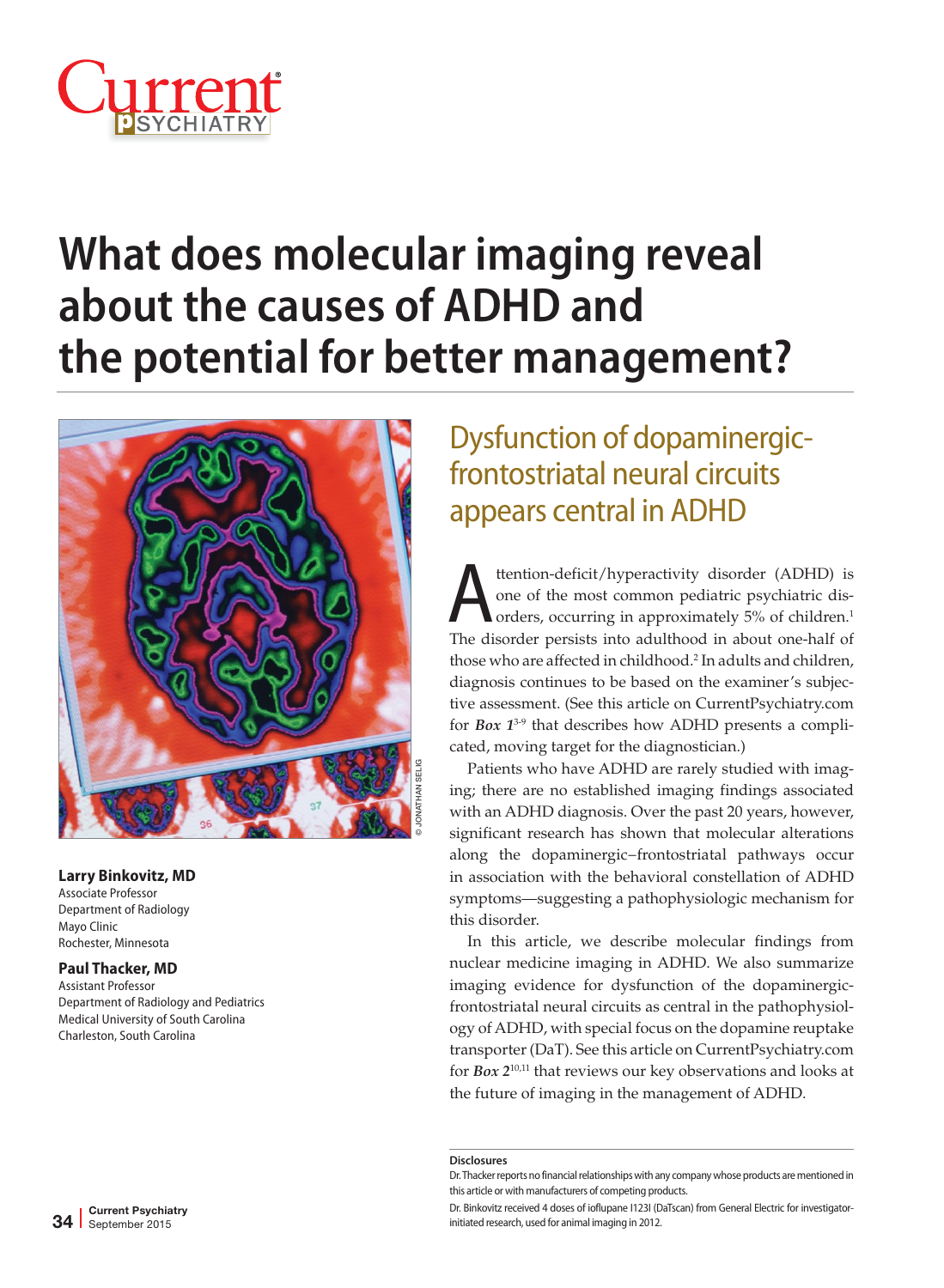#### **Dopaminergic theory of ADHD**

The executive functions that are disordered in ADHD (impulse control, judgment, maintaining attention) are thought to be centered in the infraorbital, dorsolateral, and medial frontal lobes. Neurotransmitters that have been implicated in the pathophysiology of ADHD include norepinephrine<sup>12</sup> and dopamine<sup>13</sup>; medications that selectively block reuptake of these neurotransmitters are used to treat ADHD.14,15 Only the dopamine system has been extensively evaluated with molecular imaging techniques.

Because methylphenidate, a potent selective dopamine reuptake inhibitor, has been shown to reduce disordered executive functional behaviors in ADHD, considerable imaging research has focused on the dopaminergic neural circuits in the frontostriatal regions of the brain. The dopaminergic theory of ADHD is based on the hypothesis that alterations in the density or function of these circuits are responsible for behaviors that constitute ADHD.

Despite decades of efforts to delineate the underlying pathophysiology and neurochemistry of ADHD, no single unifying theory accounts for all imaging findings in all patients. This might be in part because of imprecision inherent in psychiatric diagnoses that are based on subjective observations. The behavioral criteria for ADHD can manifest in several disorders. For example, anxiety-related symptoms seen in posttraumatic stress disorder, social anxiety disorder, and panic disorder also present as behaviors similar to those in ADHD diagnostic criteria.

Molecular imaging might provide a window into the underlying pathophysiology of ADHD and, by identifying objective findings, (1) allow for patient stratification based on underlying physiologic subtypes, (2) refine diagnostic criteria, and (3) predict treatment response.

#### **Nuclear medicine findings**

In general, nuclear medicine investigations of ADHD can be divided into studies of changes in regional cerebral blood flow (rCBF) or glucose metabolism (rCGM) and those that have assessed the concentration of synaptic structures, using highly specific radiolabeled ligands. Both kinds of studies provide limited anatomic resolution, unless co-registered with MRI or CT scans and either single photon emission computed tomography (SPECT) or positron emission tomography (PET).

Synaptic imaging using radiolabeled ligands with high biologic specificity for synaptic structures has high molecular resolution—that is, radiolabeled ligands used for selective imaging of the dopamine transporter or receptor do not identify serotonin transporters or receptors, and vice versa. (Details of SPECT and PET techniques are beyond the scope of this article but can be found in standard nuclear medicine textbooks.)

#### **SPECT and PET of rCBF**

Early investigations of rCBF in ADHD were performed using inhaled radioactive xenon-133 gas.16 Later, rCBF was assessed using fat-soluble radiolabeled ligands that rapidly distribute in the brain in proportion to blood flow by crossing the blood−brain barrier. Labeled with radioactive 99m-technetium, these ligands cross rapidly into brain cells after IV injection. Once intracellular, covalent bonds within the ligands cleave into 2 charged particles that do not easily recross the cell membrane. There is little redistribution of tracer after initial uptake.

The imaging data set that results can be reconstructed as (1) surface images, on which defects indicate areas of reduced rCBF, or (2) tomographic slices on which color scales indicate relative rCBF values (*Figure 1, page 36*). Because of the minimal redistribution of the tracer, SPECT images obtained 1 or 2 hours after injection provide a snapshot of rCBF at the time tracer is injected. Patients can be injected under various conditions, such as at rest with eyes and ears open in a dimly lit, quiet room, and then under cognitive stress (*Figure 2, page 37*), such as performing a computer-based attention and impulse control task, or during stimulant treatment.

Numerous investigators have found reduced frontal or striatal rCBF, or both, in patients with ADHD, unilaterally on the right<sup>17</sup> or left,<sup>18,19</sup> or bilaterally.<sup>20</sup> Additionally,



#### **Clinical Point**

Molecular imaging might give clinicians the ability to refine diagnostic criteria for ADHD, stratify patients, and predict treatment response

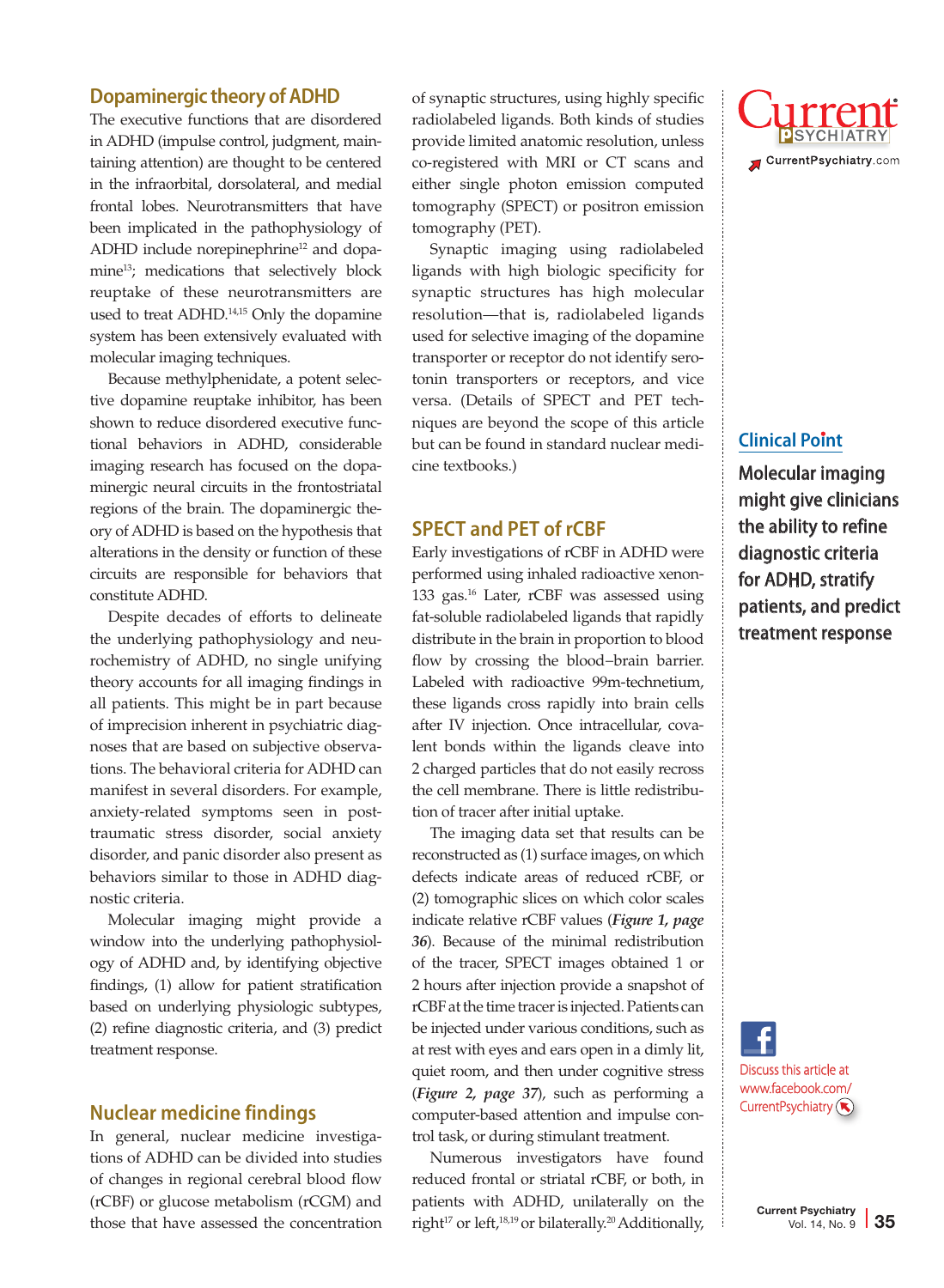

### **Clinical Point**

Imaging of ADHD examines changes in cerebral blood flow and glucose metabolism and concentrations of synaptic structures

#### See this article at

for additional discussion of the difficulty of diagnosing ADHD and a summary of how imaging might help make that diagnosis **CurrentPsychiatry.com**



### **Surface-rendered 3-dimensional cerebral blood flow images in children**



Left: Images from a healthy child (age 7), who was imaged for a nonpsychiatric indication. Images were obtained 1 hour after injection of 99m-technetium HMPAO following SPECT acquisition and post-processing (threshold, 55%). Color shading indicates anatomic orientation (light blue, right posterior and inferior; pink, left anterior and lateral; white, left posterior and inferior). The cerebellum is excluded from the reconstructed image. Note the lack of fine anatomic detail, with smoothing of the cortical surface. The smooth outer surface indicates relatively uniform cerebral blood flow (above the 55% threshold value)

Right: Images obtained in a 15-year-old child with attention-deficit/hyperactivity disorder, 1 hour after injection of 99m-technetium HMPAO following SPECT acquisition and post-processing (threshold, 55%). Undersurface image of brain (top frames) demonstrates bilateral infraorbital prefrontal "defects," a result of broad areas of relative cortical hypoperfusion (arrows). Coronal SPECT reconstructions (bottom frames) demonstrate markedly reduced left prefrontal cortical perfusion (arrows). The step 10-color scale indicates a reduction in left infraorbital frontal perfusion of approximately 20% to 30%, compared with other cortical regions

HMPAO: hexamethylpropyleneamine oxime; SPECT: single photon emission computed tomography

with stimulant therapy, normalization of striatal and frontal rCBF has been demonstrated<sup>14,19</sup>-changes that correlate with resolution of behavioral symptoms of ADHD with stimulant treatment.<sup>21</sup>

**SPECT of 32 boys with previously untreated ADHD.** Kim et al<sup>21</sup> found that the presence of reduced right or left, or both, frontal rCBF, which normalized with 8 weeks of stimulant therapy, predicted symptom improvement in 85% of patients. Absence of improvement of reduced frontal rCBF had a 75% negative predictive value for treatment response. (Additionally, hyperperfusion of the somatosensory cortex has been demonstrated in children with ADHD,<sup>16,22</sup> suggesting increased responsiveness to extraneous environmental input.)

**SPECT of 40 untreated pediatric patients compared with 17 age-matched controls**. Using SPECT, Lee et  $al^{23}$  reported rCBF reductions in the orbitofrontal cortex and the medial temporal gyrus of participants; reductions corresponded to areas of motor and impulsivity control. The researchers also demonstrated increased rCBF in the somatosensory area.

After methylphenidate treatment, blood flow to these areas normalized, and rCBF to higher visual and superior prefrontal areas decreased. Substantial clinical improvement occurred in 64% of patients—suggesting methylphenidate treatment of ADHD works by (1) increasing function of areas of the brain that control impulses, motor activity, and attention, and (2) reducing function to sensory areas that lead to distraction by extraneous environmental sensory input.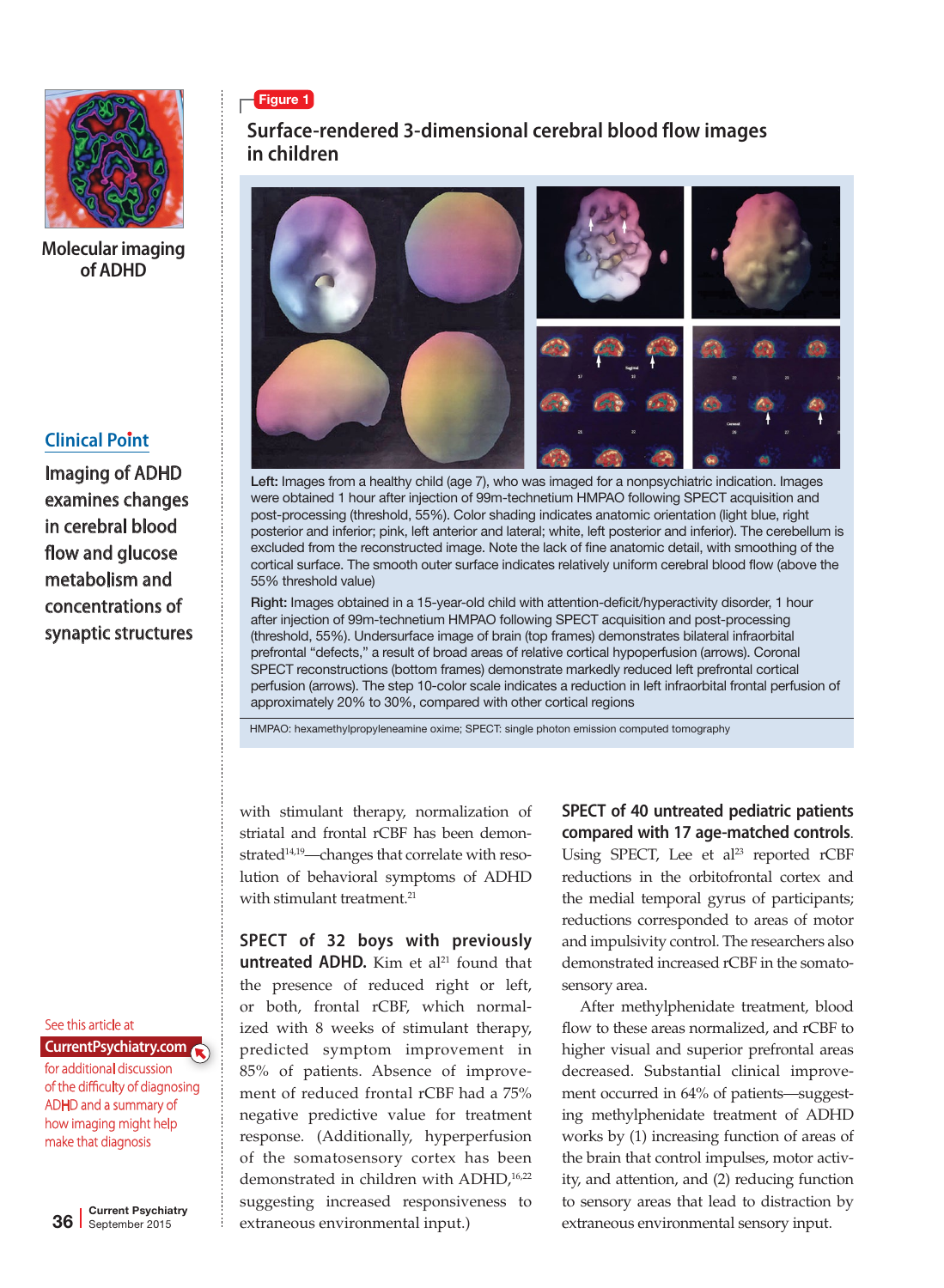**O-15-labeled water PET of 10 adults with ADHD.** Schweitzer et al<sup>24</sup> found that participants who demonstrated improvement in behavioral symptoms with chronic stimulant therapy had reduced rCBF in the striata at baseline—again, suggesting that baseline hypometabolism in the striata is associated with ADHD.

#### **PET of regional cerebral glucose metabolism**

Cerebral metabolism requires a constant supply of glucose; regional differences in cerebral glucose metabolism can be assessed directly with positron-emitting F-18-fluoro-2 deoxyglucose. Although metabolically inert, this agent is transported intracellularly similar to glucose; once phosphorylated within brain cells, however, it can no longer undergo further metabolism or redistribution.

Studies using PET to assess rCGM were some of the earliest molecular imaging applications in ADHD. Zametkin et al<sup>25</sup> reported low global cerebral glucose utilization in adults, but not adolescents,<sup>26</sup> with ADHD. However, further study, with normalization of the PET data, confirmed reduced rCGM in the left prefrontal cortex in both adolescents<sup>26</sup> and adults, $27$  indicating hypometabolism of cortical areas associated with impulse control and attention in ADHD. In adolescents, symptom severity was inversely related to rCBF in the left anterior frontal cortex.

#### **Synaptic imaging**

Nuclear imaging has been used to study several components of the striatal dopaminergic synapse, including:

- dopamine substrates, using fluorine-18-labeled dopa or carbon-11-labeled dopa
- dopamine receptors, using carbon-11-labeled raclopride or iodine-123 iodobenzamide
- the tDaT, using iodine-123 ioflupane, 99m-technetium TRODAT, or carbon-11 cocaine (*Figure 3, page 38*).

All of these synaptic imaging agents were used mainly as research tools until 2011, when the FDA approved the SPECT imaging agent iodine-123 ioflupane (DaTscan)

#### Figure 2

### **Paired surface-rendered 3-dimensional cerebral blood flow images in adults**





Images from a healthy adult subject (top) and in an adult patient with ADHD (bottom), both obtained 1 hour after injection of 99m-technetium HMPAO after SPECT acquisition and post-processing (1) without cognitive stress and (2) again 24 hours later during cognitive stress. Note the relative fullness of the infraorbital prefrontal cortices and lack of change in the healthy subject. At baseline, images from the ADHD patient's scan demonstrate only mild reduced blood flow in these regions as well as in the right inferior temporal lobule at baseline; reduced flow becomes markedly worse, however, upon cognitive stress, with new bilateral frontal and temporal defects developing

ADHD: attention-deficit/hyperactivity disorder; HMPAO: hexamethylpropyleneamine oxime; SPECT: single photon-emission computed tomography

for clinical use in assessment of Parkinson's disease.28 This commercially available agent has high specificity for the DaT, with little background activity noted on SPECT imaging (*Figure 4, page 39*).

#### **Dopamine transporter imaging**

Because the site of action of methylphenidate is the DaT, imaging this component of the striatal dopaminergic synapse has been an area of intense investigation in ADHD. Located almost exclusively in the striata,



#### **Clinical Point**

Hyperperfusion of the somatosensory cortex in ADHD suggests increased responsiveness to extraneous environmental input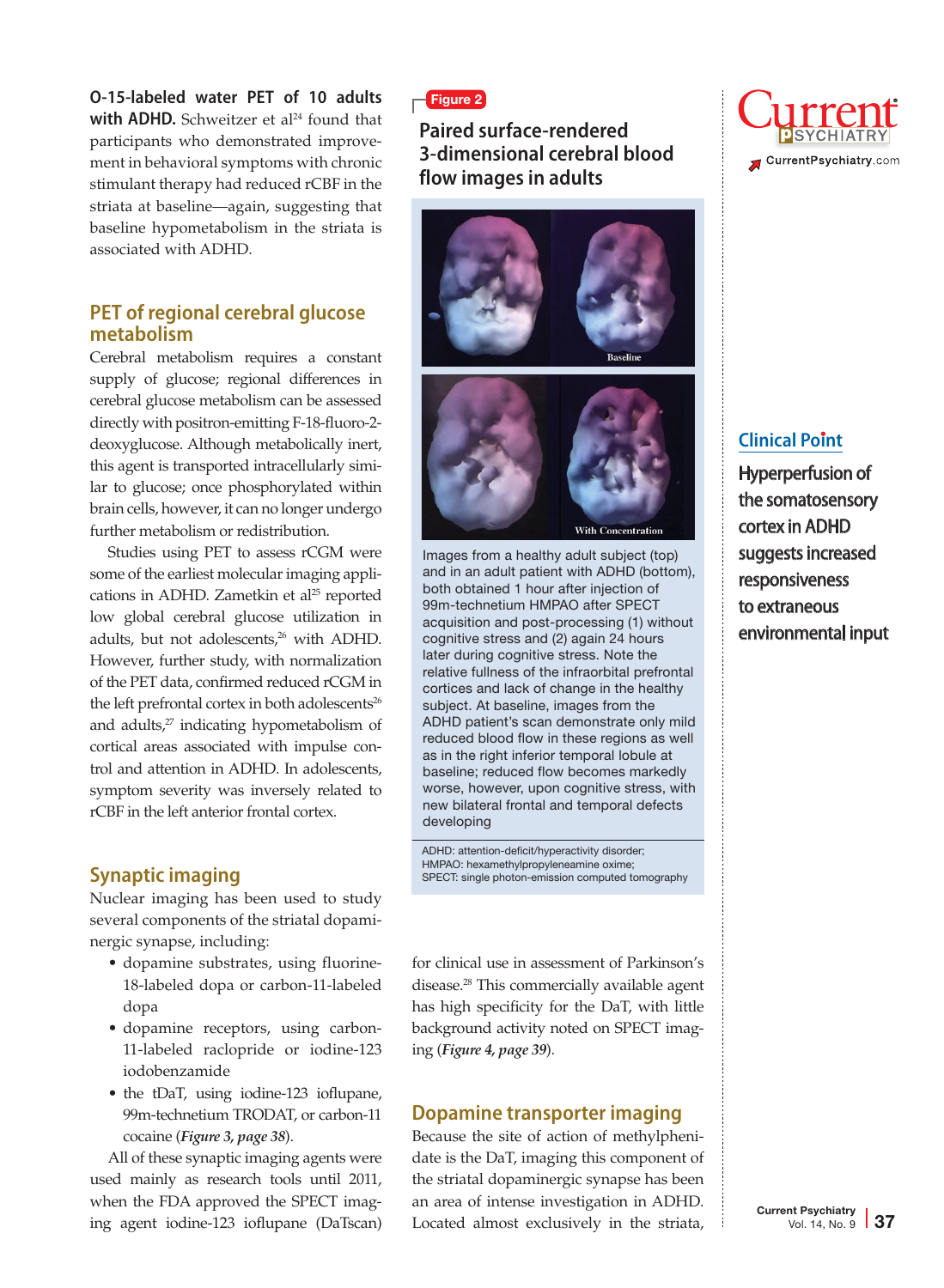

#### **Clinical Point**

SPECT imaging reveals that methylphenidate increases blood flow in the orbitofrontal cortex and medial temporal gyrus

# Figure 3

**A dopamine synapse, demonstrating dopaminecontaining vesicles in the presynaptic neuron**



Upon neuronal activation, dopamine is released into the synapse and diffuses across the synaptic cleft, where it might bind to available dopamine receptors (D1–D5; not all types of dopamine receptors are on each dopamine neuron). The transporter carries free synaptic dopamine back into the presynaptic neuron to be reused

DaT reduces synaptic concentrations of dopamine by means of reuptake channels in the cell membrane.<sup>29</sup> By reversibly binding to, and occupying sites on, the DaT, methylphenidate impedes dopamine reuptake, which results in increased availability of dopamine at the synapse.30

By demonstrating an increase in striatal DaT density in patients with ADHD first reported by Dougherty et  $al<sup>31</sup>$  using iodine-123 altropane (a dopaminergic uptake inhibitor) in 6 adults with ADHD—investigators have hypothesized that excessive expression of the DaT protein in the striata, which may result from genetic or environmental factors, is a central causative agent of ADHD.32 Subsequent studies, however, have yielded contradictory findings: Hesse et al,<sup>33</sup> using SPECT imaging, and Volkow et al,<sup>34</sup> using carbon-11 cocaine PET imaging, found

reduced DaT density in, respectively, 9 and 26 patients with ADHD.

To clarify the role of DaT levels in the etiology of ADHD and to explain discrepant results, Fusar-Poli et al<sup>35</sup> performed a metaanalysis of 9 published papers that reported the results of DaT imaging in a total of 169 ADHD patients and 129 controls. They noted that these studies included 6 different imaging agents and protocols. Patients were stimulant therapy-naïve ( $n = 137$ ) or drug-free (refrained from stimulant therapy for a time  $[n = 32]$ ). The team found that the degree of elevation of the striatal DaT concentration correlated with a history of stimulant exposure, and that the drug-naïve group had a reduced DaT level.

**Fusar-Poli's hypothesis?** Elevated DaT levels result from up-regulation in the presence of chronic methylphenidate therapy, which accounts for early reports that demonstrated increased striatal DaT density. Clinically, upregulation might explain the lack of sustained relief of behavioral symptoms with stimulant therapy in 20% of patients with ADHD who showed clinical improvement initially.<sup>36</sup>

Only limited conclusions can be drawn about the role of DaT levels in ADHD, given the small number of patients studied in published reports. In addition, the Fusar-Poli meta-analysis has come under strong criticism because of methodological errors with improper patient inclusion and characterization of treatment status,<sup>37</sup> calling into question the investigators' conclusions.

**Does the DaT level hold promise for practice?** Despite a lack of clarity about the significance of DaT level in the etiology of ADHD, knowledge of a patient's level might prove useful in predicting which patients will respond to methylphenidate. Namely, several researchers have found that:

• an elevated baseline level of DaT (before stimulant therapy) correlates with robust clinical response

• absence of an elevated baseline DaT level suggests that symptomatic improvement with stimulant therapy in unlikely.38-40

Dresel et al<sup>38</sup> evaluated 17 drug-naïve adults, newly diagnosed with ADHD, using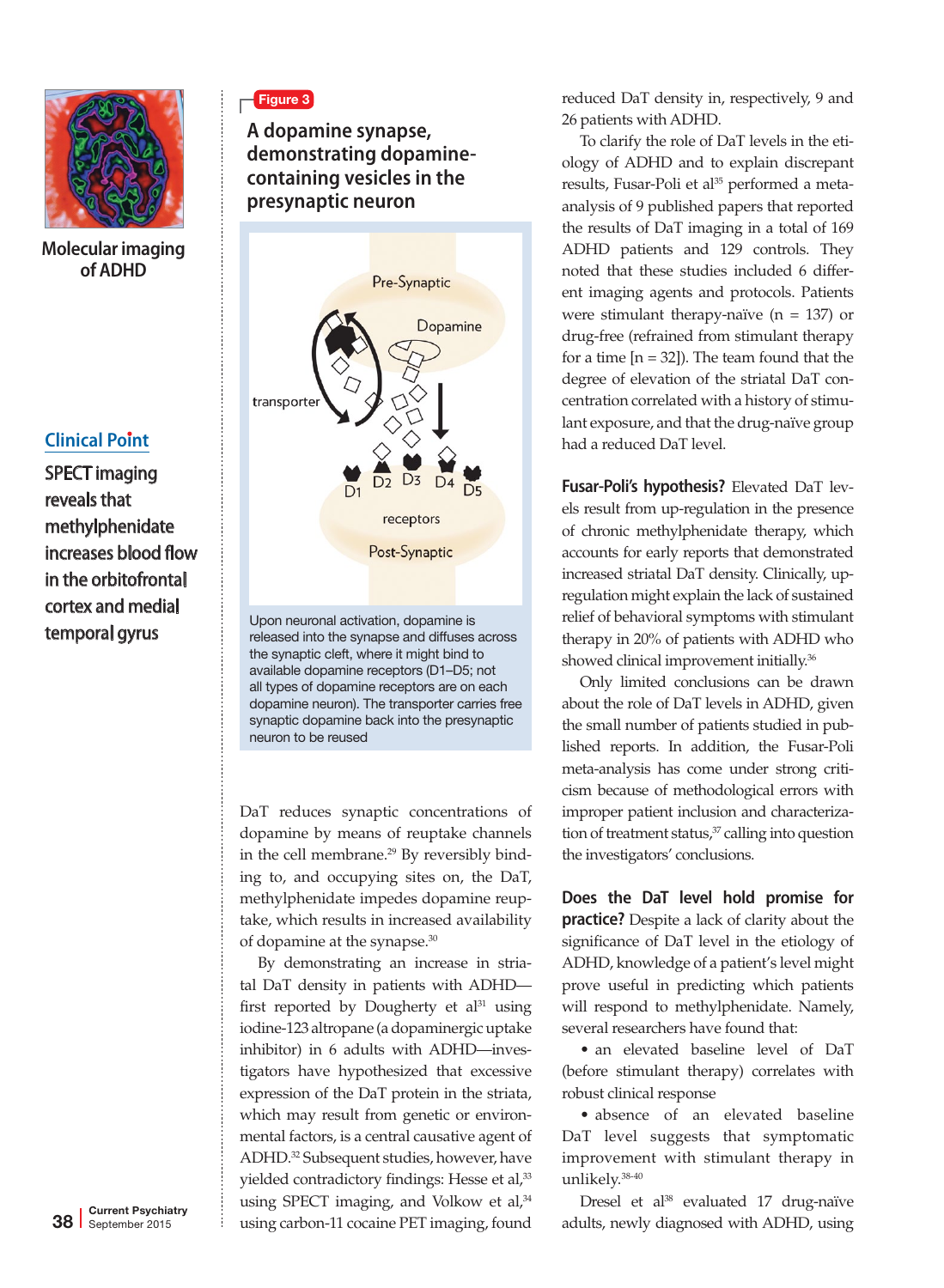99m-technetium TRODAT SPECT before and after methylphenidate therapy. They found a 15% increase in specific DaT binding in patients with ADHD, compared with controls, at baseline. After treatment, the researchers observed a 28% reduction in specific DaT binding—a significant change from baseline that correlated with behavioral response.

#### **Study: SPECT in 18 adults with ADHD given**

methylphenidate. Krause<sup>39</sup> used the same SPECT agent to study 18 adults before they received methylphenidate and 10 weeks after treatment. Participants were categorized as responders or nonresponders based on clinical assessment of ADHD symptoms after those 10 weeks. All 12 responders had an elevated striatal DaT concentration at baseline. Of the 6 nonresponders, 5 had a normal level of striatal DaT compared with age-matched controls.

#### **Study: 22 Adult ADHD patients evaluated with 99m-technetium TRODAT SPECT**. The same group of investigators $40$ presented imaging findings in 22 additional adult patients. Seventeen had an elevated striatal DaT level, 16 of whom responded to stimulant therapy. The remaining 5 patients had reduced striatal DaT at baseline; none had a good clinical response to methylphenidate.

The positive clinical response to methylphenidate in  $67\%$ <sup>37</sup> and  $77\%$ <sup>40</sup> of patients is in good agreement with results from larger studies, which reported that approximately 75% of patients with ADHD show prompt clinical improvement with stimulants.<sup>41</sup> Improvement might be related to an increase in functioning of the frontostriatal dopaminergic circuit that is seen with stimulant therapy. Increased availability of dopamine at the synapse, resulting from stimulant blockade of the dopamine reuptake transporter, produces increased dopamine neurotransmission and increased activation of frontostriatal circuits.

In another study, rCBF in frontostriatal circuits was determined to be inversely proportional to DaT density; rCBF normalized with stimulant therapy.<sup>42</sup>

**Will imaging pave the way for therapeutic stratification?** Baseline determinations

#### Figure 4

#### **Normal iodine-123 DaTscan axial SPECT image through the midbrain**



The scan demonstrates normal bilateral intense tracer binding to the striatal dopamine transporters. Note extremely low background uptake, which indicate high specificity of the radioligand for the dopamine transporter. This image demonstrates the exquisite neurochemical resolution obtainable with nuclear medicine imaging

of striatal DaT concentration with SPECT imaging might make it possible to stratify patients with ADHD symptoms into those likely to show significant behavioral symptom response to methylphenidate and those who are not likely to respond. There might be an objective imaging finding—striatal DaT density—that allows clinicians to distinguish stimulant-responsive ADHD from stimulant-unresponsive ADHD.

#### **Dopamine substrate imaging**

Radiolabeled dopa (carbon-11 or fluorine-18) is transported into presynaptic dopaminergic neurons in the striatum, where it is decarboxylated, converted to radio-dopamine, and stored within vesicles until released in response to neuronal excitation. Semiquantitative assessment is achieved with calculation of specific (striatal) to nonspecific (background) uptake ratios. Increased val-



## **Clinical Point**

Excessive expression of DaT in the striata, possibly from genetic or environmental factors, might be a central causative agent of ADHD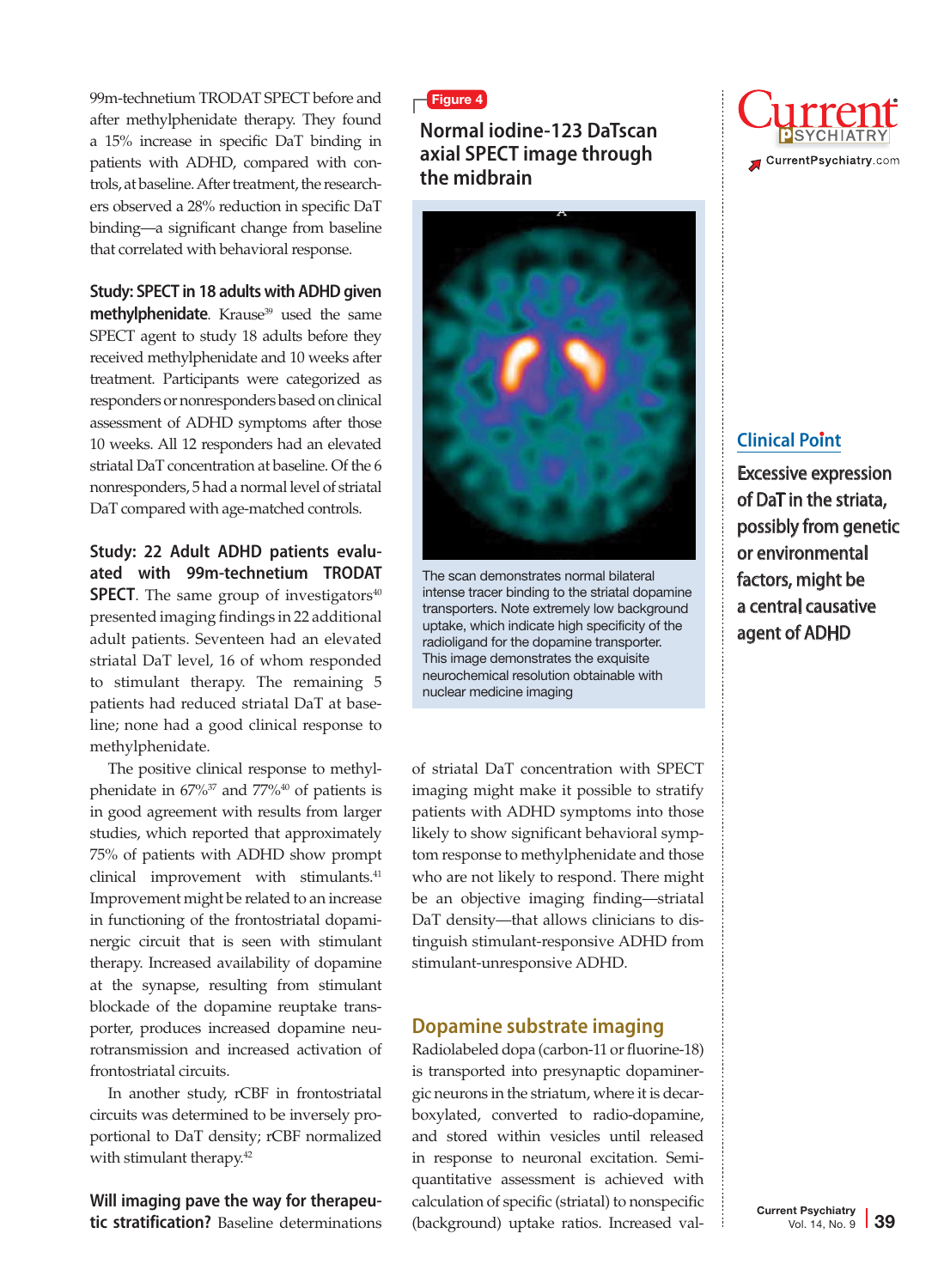

#### **Clinical Point**

Improvement in ADHD seen with stimulant therapy might be related to increased functioning of the dopaminergic− frontostriatal circuit

# Figure 5

# **Axial C-11 raclopride SPECT imaging through the midbrain**



The scan shows normal D2 receptor binding in a healthy newborn (left), and increased D2 receptor binding in a newborn with history of perinatal hypoxia (right). Increased receptor binding indicates increased D2 availability, which suggests empty receptors due to decreased presynaptic dopaminergic neurons. Decreased neuronal density may be the result of a genetic or environmental cause

SPECT: single photon-emission computed tomography Source: Reference 50. Reproduced with permission

ues are thought to indicate increased density of dopaminergic neurons.43

Ernst et al<sup>44</sup> reported a 50% decrease in specific fluorine-18 dopa uptake in the left prefrontal cortex in 17 drug-naïve adults with ADHD, compared with 23 controls. The same team reported increased midbrain fluorine-18 dopa levels in 10 adolescents with ADHD—48% higher, overall, than what was seen in 10 controls.<sup>43</sup> They hypothesized that these opposite results were the results of a reduction in the dopaminergic neuronal density in adults, which might be part of the natural history of ADHD, or a normal age-related reduction in neuronal density, or both. Increased dopa levels in the team's adolescent group were hypothesized to reflect up-regulation in dopamine synthesis due to low synaptic dopamine concentrations that might result from increased dopamine reuptake.

#### **Dopamine-receptor imaging**

The 5 distinct dopamine receptors (D1, D2, D3, D4, and D5) can be grouped into 2 subtypes, based on their coupling with G proteins. D1 and D5 constitute a group; D<sub>2</sub>, D<sub>3</sub>, and D<sub>4</sub>, a second group.

**The D1 receptor** is the most common dopamine receptor in the brain and is widely distributed in the striatum and prefrontal cerebral cortex. D1 receptor knockout mice demonstrate hyperactivity and poorer performance on learning tasks and are used as an animal model for ADHD.45 D1 has been imaged using C-11 SCH 23390 PET<sup>46</sup> in rats, but its role in ADHD has yet to be evaluated. D5 is the most recently cloned and most widely distributed of the known dopamine receptors; however, there are no imaging studies of the D5 receptor.<sup>13</sup>

**D2 receptors** are present in presynaptic and postsynaptic neurons<sup>47</sup> in the neocortex, substantia nigra, nucleus accumbens, and olfactory tubercle, as well as in other structures.<sup>48</sup> Presynaptic D2 receptors act as autoregulators, inhibiting dopaminergic synthesis, firing rate, and release.<sup>49</sup>

continued on page 41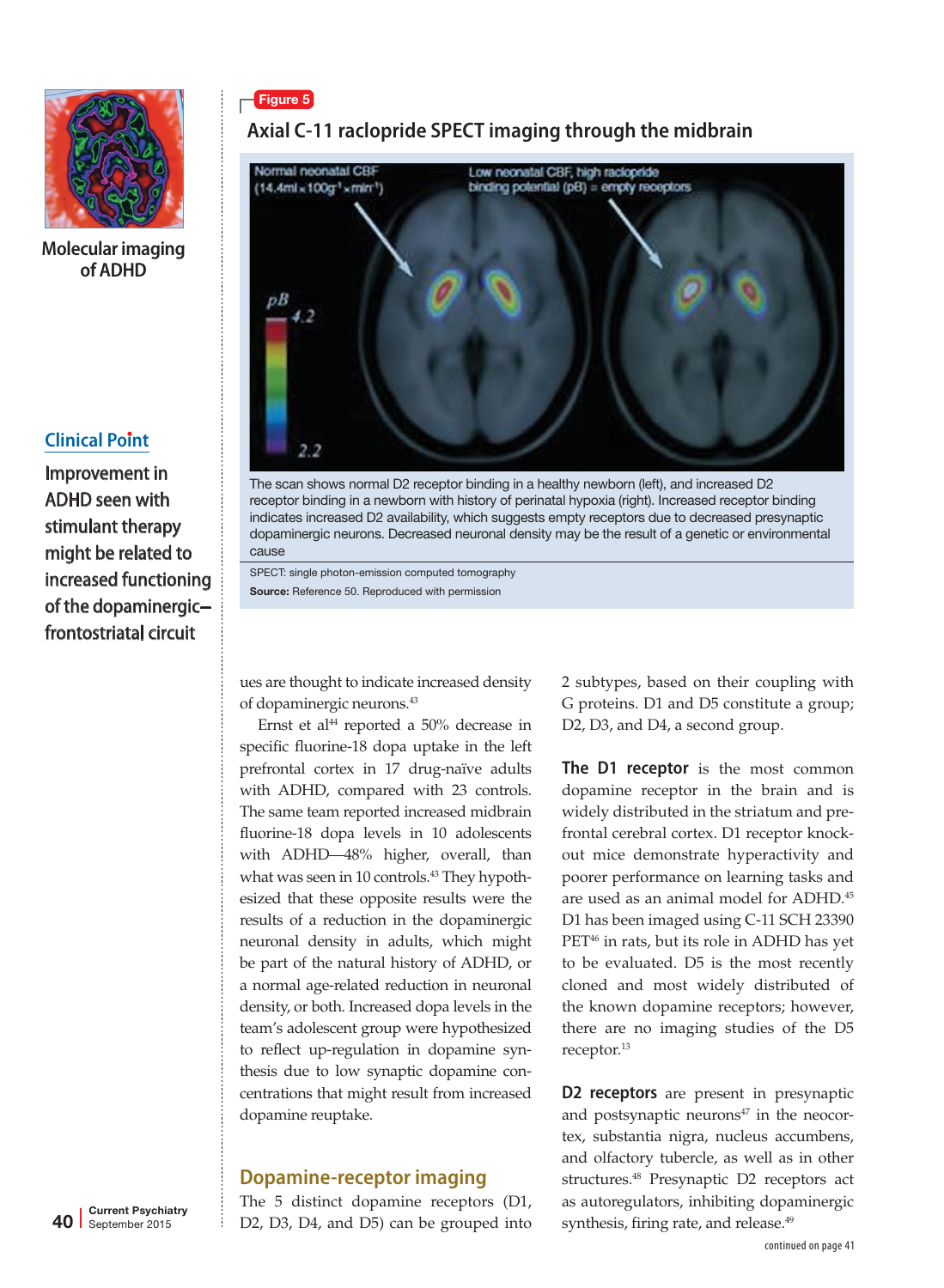Using C-11 raclopride PET imaging, Lou et al<sup>50</sup> reported high D2/3 receptor availability in adolescents who had a history of perinatal cerebral ischemia. They found that this availability is associated with an increase in the severity of ADHD symptoms. They proposed that the increase in "empty" receptor density might have been caused by perinatal ischemia-induced presynaptic dopaminergic neuronal loss or an increase in presynaptic dopamine reuptake (*Figure 5, page 40*50). Either mechanism could result in upregulation in postsynaptic D2/3 receptors.

Volkow et al<sup>51</sup> reported that D2 receptor density correlated with methylphenidateinduced changes in rCBF in frontal and temporal lobes in humans. They postulated that the variable therapeutic effects of methylphenidate seen in ADHD patients might be related to variations in baseline D2 receptor availability.

Lou et al $50$  reported elevated D2 receptor density, demonstrated using carbon-11 raclopride, in children with ADHD, compared with normal adults.

Further support for a relationship between D2-receptor density and symptomatic improvement with methylphenidate in ADHD was presented by Ilgin et al $52$  using iodine-123 iodobenzamide SPECT. They found elevated D2 receptor levels in 9 drugnaïve children with ADHD, which is 20% to 60% above what is seen in unaffected children. They noted that these patients showed improvement in hyperactivity when treated with methylphenidate.

In a similar study of 20 drug-naïve adults, Volkow et al<sup>53</sup> found that durable symptomatic improvement with methylphenidate therapy was associated with increased D2 receptor availability.

#### **Summing up**

Striatal DaT is the most likely synaptic target for stratifying patients with ADHD,

#### **Related Resources**

- Schweitzer JB, Lee DO, Hanford RB, et al. A positron emission tomography study of methylphenidate in adults with ADHD: alterations in resting blood flow and predicting treatment response. Neuropsychopharmacology. 2003;28(5):967-973.
- Raz A. Brain imaging data of ADHD. Psychiatric Times. http://www.psychiatrictimes.com/adhd/brain-imagingdata-adhd.

#### **Drug Brand Names**

Iodine-123 ioflupane • Methylphenidate • Ritalin DaTscan

#### **Acknowledgment**

Kylee M. L. Unsdorfer, a medical student at Northeast Ohio Medical University, helped prepare the manuscript of this article.

now that a dopamine transporter imaging agent is available commercially. Stratification might allow for refinement in the diagnostic categorization of ADHD, with introduction of stimulant-responsive and stimulantunresponsive subtypes that are based on DaT imaging findings.

#### **References**

- 1. Polanczyk G, de Lima MS, Horta BL, et al. The worldwide prevalence of ADHD: a systematic review and metaregression analysis. Am J Psychiatry. 2007;164(6): 942-948.
- 2. Simon V, Czobor P, Bálint S, et al. Prevalence and correlates of adult attention-deficit hyperactivity disorder: metaanalysis. Br J Psychiatry. 2009;194(3):204-211.
- 3. Diagnostic and statistical manual of mental disorders, 5th ed. Washington, DC: American Psychiatric Association; 2013.
- 4. Berger I. Diagnosis of attention deficit hyperactivity disorder: much ado about something. Isr Med Assoc J. 2011;13(9):571-574.
- 5. Schonwald A, Lechner E. Attention deficit/hyperactivity disorder: complexities and controversies. Curr Opin Pediatr. 2006;18(2):189-195.
- 6. Rousseau C, Measham T, Bathiche-Suidan M. DSM IV, culture and child psychiatry. J Can Acad Child Adolesc Psychiatry. 2008;17(2):69-75.
- 7. Taylor-Klaus E. Bringing the ADHD debate into sharper focus: part 1. The Huffington Post. http:// www.huffingtonpost.com/elaine-taylorklaus/adhd-debate\_b\_4571097.html. Updated March 17, 2014. Accessed August 18, 2015.
- 8. Sweeney CT, Sembower MA, Ertischek MD, et al. Nonmedical use of prescription ADHD stimulants and preexisting patterns of drug abuse. J Addict Dis. 2013;32(1): 1-10.
- 9. Hitt E. Multiple reports of ADHD drug shortages. Medscape. http://www.medscape.com/viewarticle/742686. Published May 13, 2011. Accessed June 4, 2015. 52.
- 10. Rubia K, Alegria AA, Cubillo AI, et al. Effects of stimulants on brain function in attention-deficit/hyperactivity disorder:

# **Bottom Line**

Given recent advances showing molecular alterations in the dopaminergicfrontostriatal pathway as central to attention-deficit/hyperactivity disorder, molecular imaging might be useful as an objective study for diagnosis.



#### **Clinical Point**

Striatal dopamine reuptake transporter density might be able to distinguish stimulant-responsive ADHD from stimulantunresponsive ADHD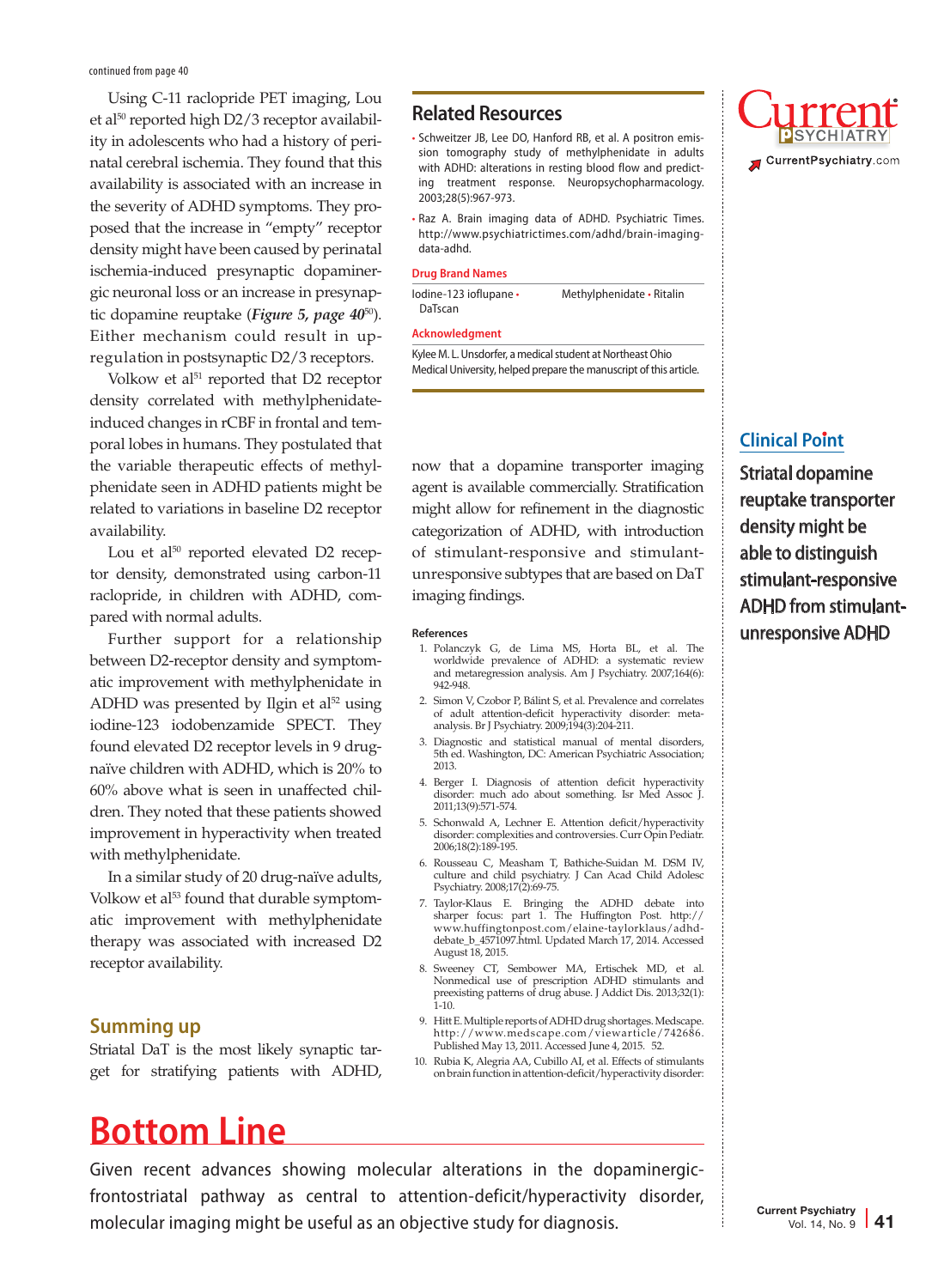

#### **Clinical Point**

The variable therapeutic effects of methylphenidate seen in ADHD patients might be related to variations in baseline D2 receptor availability

a systematic review and meta-analysis. Biol Psychiatry. 2014;76(8):616-628.

- 11. Cortese S, Kelly C, Chabernaud C, et al. Toward systems neuroscience of ADHD: a meta-analysis of 55 fMRI studies. Am J Psychiatry. 2012;169(10):1038-1055.
- 12. Garnock-Jones KP, Keating GM. Atomoxetine: a review of its use in attention-deficit hyperactivity disorder in children and adolescents. Paediatr Drugs. 2009;11(3):203-226.
- 13. Wu J, Xiao H, Sun H, et al. Role of dopamine receptors in ADHD: a systematic meta-analysis. Mol Neurobiol. 2012; 45(3):605-620.
- 14. Del Campo N, Chamberlain SR, Sahakian BJ, et al. The roles of dopamine and noradrenaline in the pathophysiology and treatment of attention-deficit/hyperactivity disorder. Biol Psychiatry. 2011;69(12):e145-e157.
- 15. Berridge CW, Devilbiss DM. Psychostimulants as cognitive enhancers: the prefrontal cortex, catecholamines, and attention-deficit/hyperactivity disorder. Biol Psychiatry. 2011;69(12):e101-e111.
- 16. Lou HC, Henriksen L, Bruhn P. Focal cerebral hypoperfusion in children with dysphasia and/or attention deficit disorder. Arch Neurol. 1984;41(8):825-829.
- 17. Gustafsson P, Thernlund G, Ryding E, et al. Associations between cerebral blood-flow measured by single photon emission computed tomography (SPECT), electroencephalogram (EEG), behaviour symptoms, cognition and neurological soft signs in children with attentiondeficit hyperactivity disorder (ADHD). Acta Paediatr. 2000; 89(7):830-835.
- 18. Sieg KG, Gaffney GR, Preston DF, et al. SPECT brain imaging abnormalities in attention deficit hyperactivity disorder. Clin Nucl Med. 1995;20(1):55-60.
- 19. Spalletta G, Pasini A, Pau F, et al. Prefrontal blood flow dysregulation in drug naive ADHD children without structural abnormalities. J Neural Transm. 2001;108(10): 1203-1216.
- 20. Amen DG, Carmichael BD. High-resolution brain SPECT imaging in ADHD. Ann Clin Psychiatry. 1997;9(2):81-86.
- 21. Kim BN, Lee JS, Cho SC, et al. Methylphenidate increased regional cerebral blood flow in subjects with attention deficit/hyperactivity disorder. Yonsei Med J. 2001;42(1): 19-29.
- 22. Lou HC, Henriksen L, Bruhn P, et al. Striatal dysfunction in attention deficit and hyperkinetic disorder. Arch Neurol. 1989;46(1):48-52.
- 23. Lee JS, Kim BN, Kang E, et al. Regional cerebral blood flow in children with attention deficit hyperactivity disorder: comparison before and after methylphenidate treatment. Hum Brain Mapp. 2005;24(3):157-164.
- 24. Schweitzer JB, Lee DO, Hanford RB, et al. A positron emission tomography study of methylphenidate in adults with ADHD: alterations in resting blood flow and predicting treatment response. Neuropsychopharmacology. 2003;28(5):967-973.
- 25. Zametkin AJ, Nordahl TE, Gross M, et al. Cerebral glucose metabolism in adults with hyperactivity of childhood onset. N Engl J Med. 1990;323(20):1361-1366.
- 26. Zametkin AJ, Liebenauer LL, Fitzgerald GA, et al. Brain metabolism in teenagers with attention-deficit hyperactivity disorder. Arch Gen Psychiatry. 1993;50(5):333-340.
- 27. Ernst M, Zametkin AJ, Matochik JA, et al. Effects of intravenous dextroamphetamine on brain metabolism in adults with attention-deficit hyperactivity disorder (ADHD). Preliminary findings. Psychopharmacol Bull. 1994;30(2):219-225.
- 28. Janssen M. Dopamine transporter (DaT) SPECT imaging. MI Gateway. 2012;6(1):1-3. http://interactive.snm.org/ docs/MI\_Gateway\_Newsletter\_2012-1%20Dopamine%20 Transporter%20SPECT%20Imaging.pdf. Accessed August 18, 2015.
- 29. Volkow ND, Wang GJ, Fowler JS, et al. Dopamine transporter occupancies in the human brain induced by therapeutic doses of oral methylphenidate. Am J Psychiatry. 1998;155(10):1325-1331.
- 30. Volkow ND, Wang G, Fowler JS, et al. Therapeutic doses of oral methylphenidate significantly increase extracellular dopamine in the human brain. J Neurosci. 2001;21(2):RC121.
- 31. Dougherty DD, Bonab AA, Spencer TJ, et al. Dopamine transporter density in patients with attention deficit hyperactivity disorder. Lancet. 1999;354(9196):2132-2133.
- 32. Li JJ, Lee SS. Interaction of dopamine transporter gene and observed parenting behaviors on attention-deficit/ hyperactivity disorder: a structural equation modeling approach. J Clin Child Adolesc Psychol. 2013;42(2): 174-186.
- 33. Hesse S, Ballaschke O, Barthel H, et al. Dopamine transporter imaging in adult patients with attention-deficit/ hyperactivity disorder. Psychiatry Res. 2009;171(2):120-128.
- 34. Volkow ND, Wang GJ, Kollins SH, et al. Evaluating dopamine reward pathway in ADHD: clinical implications. JAMA. 2009;302(10):1084-1091.
- 35. Fusar-Poli P, Rubia K, Rossi G, et al. Striatal dopamine transporter alterations in ADHD: pathophysiology or adaptation to psychostimulants? A meta-analysis. Am J Psychiatry. 2012;169(3):264-272.
- 36. Wang GJ, Volkow ND, Wigal T, et al. Long-term stimulant treatment affects brain dopamine transporter level in patients with attention deficit hyperactive disorder. PLoS One. 2013;8(5):e63023.
- 37. Spencer TJ, Madras BK, Fischman AJ, et al. Striatal dopamine transporter binding in adults with ADHD. Am J Psychiatry. 2012;169(6):665; author reply 666.
- 38. Dresel S, Krause J, Krause KH, et al. Attention deficit hyperactivity disorder: binding of [99mTc]TRODAT-1 to the dopamine transporter before and after methylphenidate treatment. Eur J Nucl Med. 2000;27(10):1518-1524.
- 39. Krause J, la Fougere C, Krause KH, et al. Influence of striatal dopamine transporter availability on the response to methylphenidate in adult patients with ADHD. Eur Arch Psychiatry Clin Neurosci. 2005;255(6):428-431.
- 40. la Fougère C, Krause J, Krause KH, et al. Value of 99mTc-TRODAT-1 SPECT to predict clinical response to methylphenidate treatment in adults with attention deficit hyperactivity disorder. Nucl Med Commun. 2006;27(9): 733-737.
- 41. MTA Cooperative Group. National Institute of Mental Health Multimodal Treatment Study of ADHD follow-up: 24-month outcomes of treatment strategies for attentiondeficit/hyperactivity disorder. Pediatrics. 2004;113(4): 754-761.
- 42. da Silva N Jr, Szobot CM, Anselmi CE, et al. Attention deficit/hyperactivity disorder: is there a correlation between dopamine transporter density and cerebral blood flow? Clin Nucl Med. 2011;36(8):656-660.
- 43. Ernst M, Zametkin AJ, Matochik JA, et al. High midbrain [18F]DOPA accumulation in children with attention deficit hyperactivity disorder. Am J Psychiatry. 1999;156(8): 1209-1215.
- 44. Ernst M, Zametkin AJ, Matochik JA, et al. DOPA decarboxylase activity in attention deficit hyperactivity disorder adults. A [fluorine-18]fluorodopa positron emission tomographic study. J Neurosci. 1998;18(15): 5901-5907.
- 45. Xu M, Moratalla R, Gold LH, et al. Dopamine D1 receptor mutant mice are deficient in striatal expression of dynorphin and in dopamine-mediated behavioral responses. Cell. 1994;79(4):729-742.
- 46. Goodwin RJ, Mackay CL, Nilsson A, et al. Qualitative and quantitative MALDI imaging of the positron emission tomography ligands raclopride (a D2 dopamine antagonist) and SCH 23390 (a D1 dopamine antagonist) in rat brain tissue sections using a solvent-free dry matrix application method. Anal Chem. 2011;83(24):9694-9701.
- 47. Negyessy L, Goldman-Rakic PS. Subcellular localization of the dopamine D2 receptor and coexistence with the calciumbinding protein neuronal calcium sensor-1 in the primate prefrontal cortex. J Comp Neurol. 2005;488(4):464-475.
- 48. Boyson SJ, McGonigle P, Molinoff PB. Quantitative autoradiographic localization of the D1 and D2 subtypes of dopamine receptors in rat brain. J Neurosci. 1986;6(11): 3177-3188.
- 49. Doi M, Yujnovsky I, Hirayama J, et al. Impaired light masking in dopamine D2 receptor-null mice. Nat Neurosci. 2006;9(6):732-734.
- 50. Lou HC, Rosa P, Pryds O, et al. ADHD: increased dopamine receptor availability linked to attention deficit and low neonatal cerebral blood flow. Dev Med Child Neurol. 2004;46(3):179-183.
- 51. Volkow ND, Wang GJ, Fowler JS, et al. Effects of methylphenidate on regional brain glucose metabolism in humans: relationship to dopamine D2 receptors. Am J Psychiatry. 1997;154(1):50-55.
- 52. Ilgin N, Senol S, Gucuyener K, et al. Is increased D2 receptor availability associated with response to stimulant medication in ADHD. Dev Med Child Neurol. 2001;43(11):755-760.
- 53. Volkow ND, Wang GJ, Tomasi D, et al. Methylphenidateelicited dopamine increases in ventral striatum are associated with long-term symptom improvement in adults with attention deficit hyperactivity disorder. J Neurosci. 2012;32(3):841-849.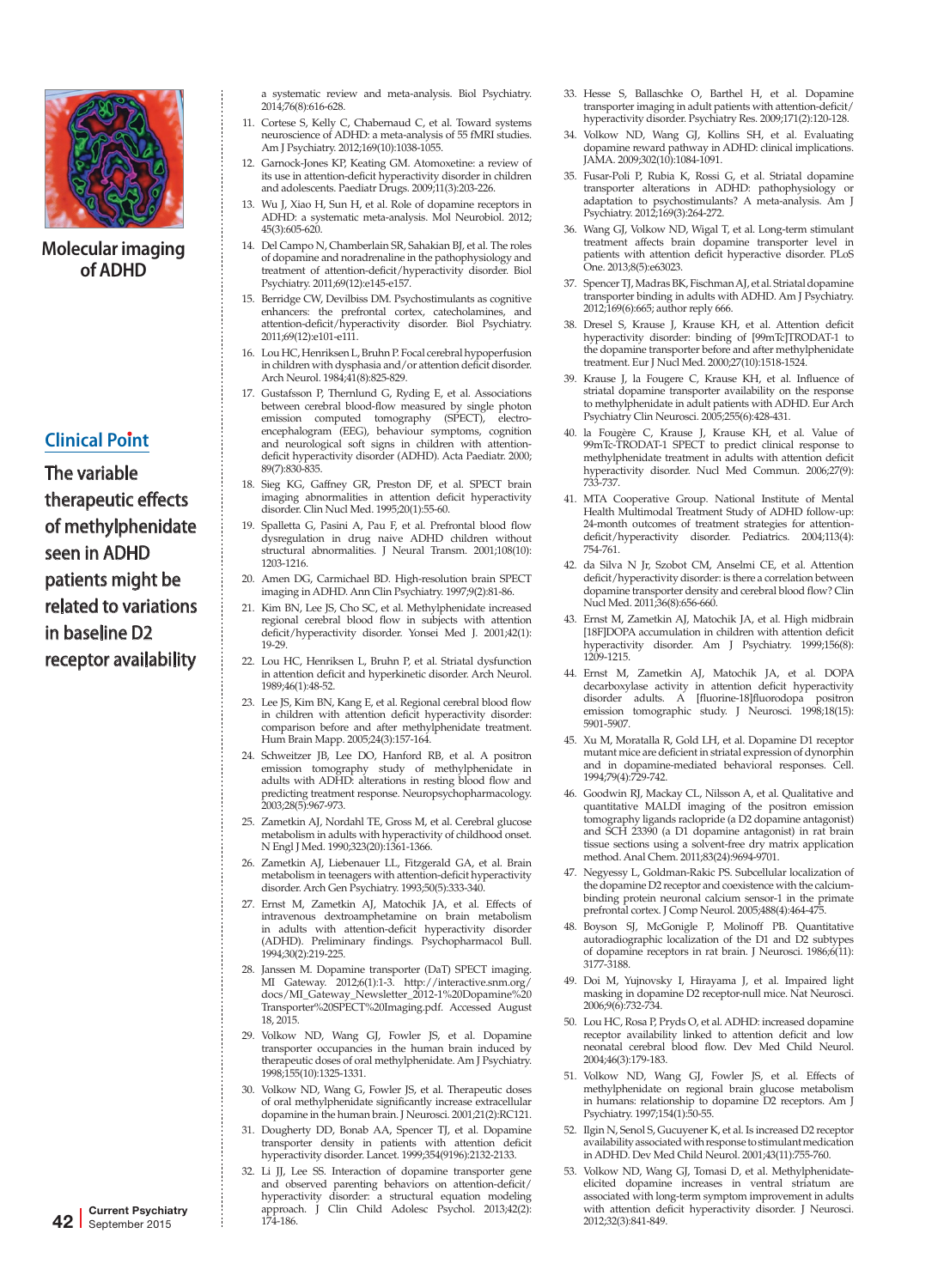

# **ADHD is a complicated, moving target for the diagnostician**

As with all psychiatric disorders, diagnostic criteria for attention-deficit/hyperactivity disorder (ADHD) have been defined on the basis of (1) decades of clinical observation of patient behaviors and (2) consensus within the American Psychiatric Association. Diagnostic criteria for ADHD are enumerated in the DSM-5, which defines the disorder as:

 "a persistent pattern of inattention and/ or hyperactivity-impulsivity that interferes with functioning or development" characterized by 6 or more inattentive symptoms (ADHDpredominantly inattentive presentation), 6 or more hyperactivity/impulsivity symptoms (ADHDpredominantly hyperactive/impulse presentation), or both (ADHD-combined presentation) that "have persisted for at least 6 months to a degree that is inconsistent with developmental level and has a direct negative impact on social and academic/occupational activities."3

Some common behavioral symptoms of ADHD include:

- easy distractability
- forgetfulness
- poor ability to organize
- excessive fidgeting or talking
- difficulty waiting one's turn to answer questions or speak in conversation. However, these signs and symptoms are

based on subjective observations that are fraught with observer error and bias.<sup>4-6</sup>

The lack of objective criteria for diagnosing ADHD has resulted in both overdiagnosis and underdiagnosis,1,6 and there is considerable public debate about nearly every aspect of this disorder.7 Additionally, because the mainstays of psychiatric treatment for ADHD are stimulants such as methylphenidate and amphetamines, problems of prescription abuse<sup>8</sup> and medication shortages have arisen.<sup>9</sup>